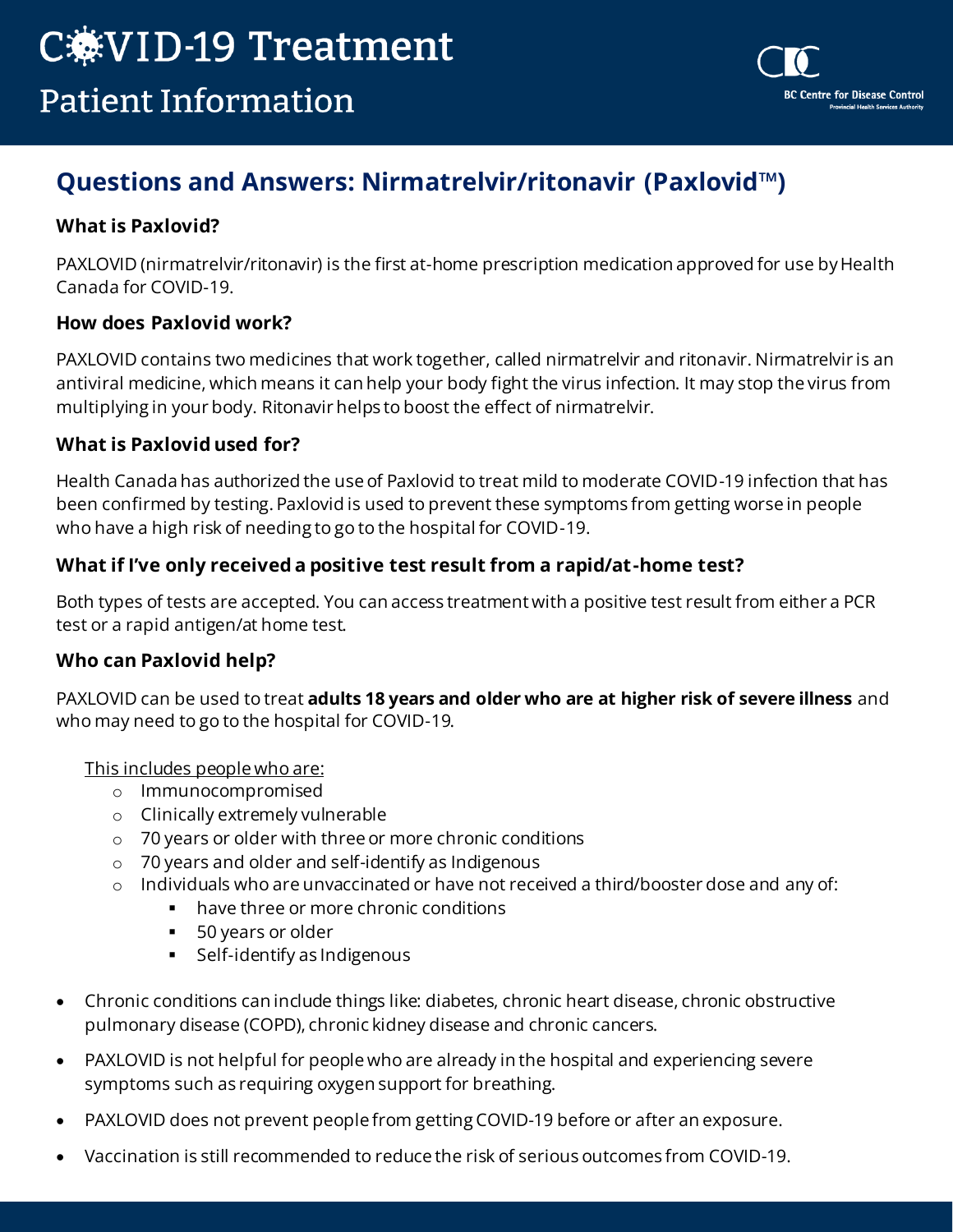## C.WWW.D-19 Treatment **Patient Information**



#### **What are the precautions?**

- There are many medicines and some herbals supplements that cannot be taken with PAXLOVID. A doctor or pharmacist will review your medications before prescribing PAXLOVID.
- **Ensure your care provider has an up to date and complete list of all medicines you are taking.** Let them know before taking any new medications while taking PAXLOVID.
- You shouldn't take PAXLOVID if you are allergic to any of the ingredients in PAXLOVID.
- Discuss with your care provider if you are pregnant, breastfeeding or using contraception.

#### **How to request and get treatment**

The first step is to complete a self-assessment questionnaire.

If you need help to complete the self-assessment, call Service BC[: 1-888-COVID-19](tel:+1-888-268-4319) (7:30 am to 8 pm).

- You should start the process as soon as possible. Delays may mean you are not able to receive Paxlovid because treatment must be started within 5 days of developing symptoms.
- Paxlovid treatment is not suitable for everyone and must be prescribed by a health care provider.

#### **Option 1: Talk to your family doctor, nurse practitioner or specialist**

If you have a family doctor, nurse practitioner or specialist, contact them as soon as possible to talk about treatment options.

 If you can't get an appointment within 3 days of symptoms starting, you should request treatment via Service BC instead.

#### **Option 2: Request treatment through Service BC**

The request process has 4 steps. You must complete each step.

Details can be found at[: gov.bc.ca/covidtreatments](https://www2.gov.bc.ca/gov/content?id=751043BC7E054EFAA139C800DED4001E) or by calling 1-888-268-4319.

#### **Is there a charge for my Paxlovid prescription?**

There is no charge for Paxlovid for any resident of B.C. with active MSP coverage and a prescription. This also applies to out-of-province Canadian's who meet criteria.

#### **Are all pharmacies stocking Paxlovid? How can I pick up my prescription for Paxlovid?**

A number of community pharmacies across B.C. are now stocking Paxlovid. When you receive your prescription for Paxlovid, your health-care provider will provide you with instructions on how to receive your treatment supply. Home delivery or pick-up at a local pharmacy are a couple of the possible options.

#### **How is Paxlovid taken?**

- PAXLOVID needs to be **taken within 5 days** since the start of COVID-19 symptoms. It comes prepackaged with tablets for a morning dose and an evening dose:
	- o **Each dose = 2 tablets of nirmatrelvir 150mg (pink tablets) and 1 tablet of ritonavir 100mg (white tablet) = total of 3 tablets.**